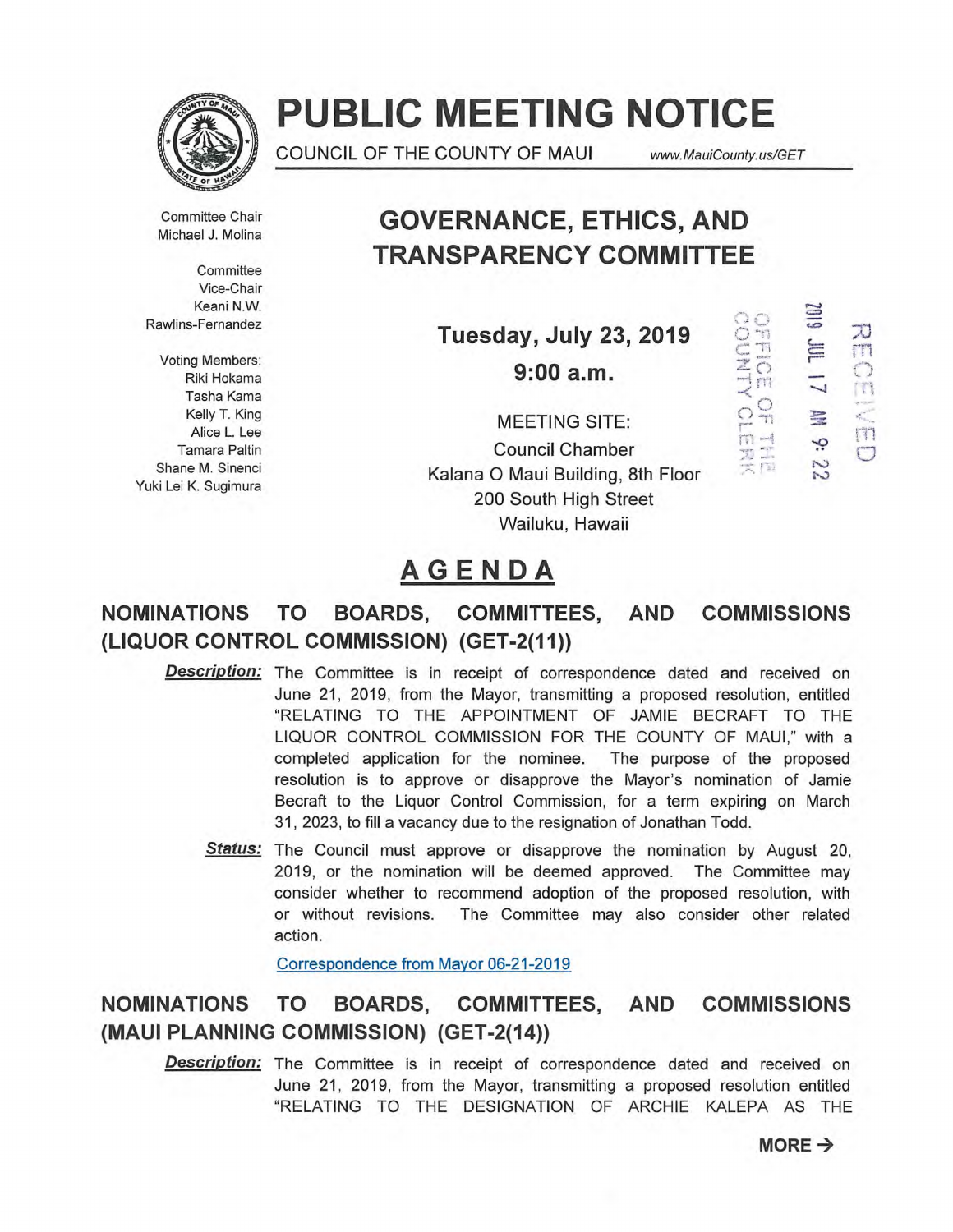NATIVE HAWAIIAN TRADITIONAL AND CUSTOMARY PRACTICES EXPERT TO THE MAUI PLANNING COMMISSION," with a completed application for the nominee. The purpose of the proposed resolution is to designate Archie Kalepa as the Native Hawaiian Traditional and Customary Practices Expert to the Maui Planning Commission, pursuant to Section 2.28.070, Maui County Code, for a term expiring on March 31, 2023, to fill a vacancy due to the resignation of Alalani Hill.

**Status:** The Council must approve or disapprove the nomination by August 20, 2019, or the nomination will be deemed approved. The Committee may consider whether to recommend adoption of the proposed resolution, with or without revisions. The Committee may also consider other related action.

Correspondence from Mayor 06-21-2019

## **REMOVAL OF RONALD KIMBALL FROM THE COST OF GOVERNMENT COMMISSION (GET-21)**

**Description:** The Committee is in receipt of the following:

- 1. County Communication 19-120, from the Mayor, transmitting a proposed resolution to remove Ronald Kimball from the Cost of Government Commission, pursuant to Section 13-2(5) of the Revised Charter of the County of Maui (1983), as amended.
- 2. Correspondence dated July 15, 2019, from the Department of the Corporation Counsel, transmitting a revised proposed resolution entitled "REMOVAL OF RONALD KIMBALL FROM THE COST OF GOVERNMENT COMMISSION." The revised proposed resolution reflects Ronald Kimball's removal from the Cost of Government Commission, retroactive to February 11, 2019.
- **Status:** The Committee may consider whether to recommend adoption of the revised proposed resolution, with or without further revisions. The Committee may also consider the filing of County Communication 19-120 and other related action.

County Communication 19-120

Correspondence from Corp Counsel 07-15-2019

## **LITIGATION MATTERS (SETTLEMENT AUTHORIZATION: SPIRIT OF ALOHA TEMPLE, ET AL. V. COUNTY OF MAUI, ET AL.; CIVIL 14-00535 SOM-WRP) (GET-11(18))**

**Description:** The Committee is in receipt of correspondence dated July 8, 2019, from the Department of the Corporation Counsel, requesting consideration of a proposed resolution, entitled "AUTHORIZING SETTLEMENT OF SPIRIT OF ALOHA TEMPLE, ET AL. V. COUNTY OF MAUI, ET AL., CIVIL NO. CV 14-00535 SOM-WRP," and transmitting a copy of the Complaint. The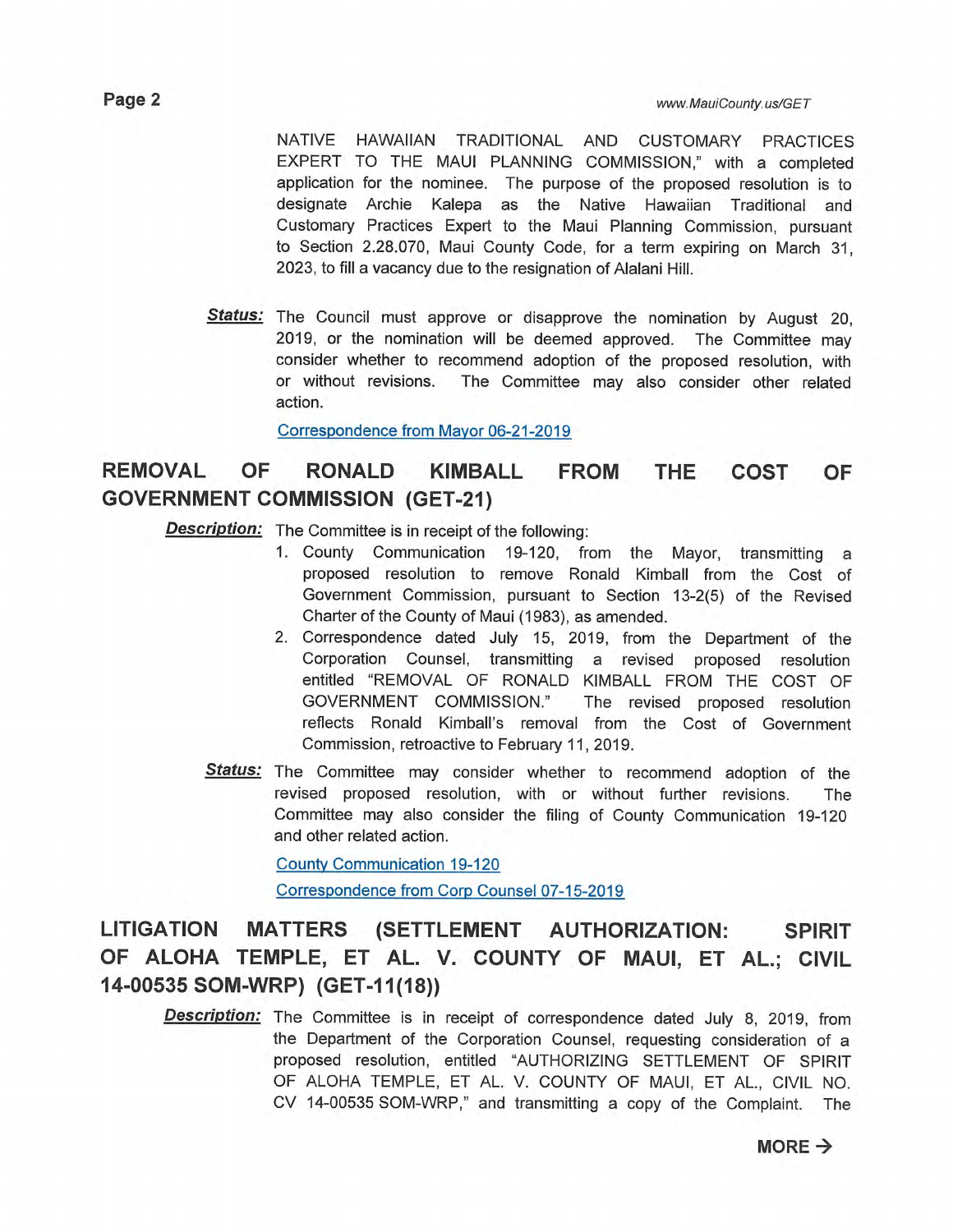purpose of the proposed resolution is to authorize settlement of the case. The Complaint alleges discriminatory and unreasonable land use regulations and intentional conduct, including the denial of a State Special Use Permit, prohibited the Spirit of Aloha Temple, located at 800 Haumana Road, Haiku, Maui, Hawaii, from conducting religious services and activities in the exercise of its religious beliefs. The Complaint further alleges these actions were in violation of the Religious Land Use and Institutionalized Persons Act of 2000, the Hawaii State Constitution, and the First and Fourteenth Amendments of the United States Constitution.

- **Status:** The Committee may consider whether to recommend adoption of the proposed resolution, with or without revisions. The Committee may also consider the filing of the correspondence and other related action.
	- With reference to this agenda item, one or more executive meetings are **Note:**  anticipated pursuant to Section 92-5(a)(4), Hawaii Revised Statutes, to consult with legal counsel on questions and issues pertaining to the powers, duties, privileges, immunities, and liabilities of the County, the Council, and the Committee.

Correspondence from Corp Counsel 07-08-2019

**LITIGATION MATTERS (STATUS AND SETTLEMENT AUTHORIZATION: JACOB FIRTH AND ELVA MARIE ESPINOSA BRUMBLAY V. COUNTY OF MAUI, ET AL., CIVIL 18-1-0234(2)) (GET-11(3))** 

**Description:** The Committee is in receipt of the following:

- 1. Correspondence dated February 25, 2019, from the Department of the Corporation Counsel, requesting the opportunity to provide a status update on Jacob Firth and Elva Marie Espinosa Brumblay v. County of Maui, et al., Civil 18-1-0234(2), and consideration of a proposed resolution to authorize settlement of the case, and transmitting a copy of the complaint. The complaint alleges negligence by the County and the State of Hawaii while Plaintiff Jacob Firth was in their custody during the period of February 21, 2018 to February 22, 2018, resulting in injuries and damages to Mr. Firth, as well as loss of companionship for Jacob Firth's mother, Elva Marie Espinosa Brumblay.
- 2. Correspondence dated June 27, 2019, from the Department of the Corporation Counsel, requesting the opportunity to provide a pretrial status report and transmitting a revised proposed resolution, entitled "AUTHORIZING SETTLEMENT OF JACOB FIRTH AND ELVA MARIE ESPINOSA BRUMBLAY v. COUNTY OF MAUI, ET AL., CIVIL NO. 18- 1-0234(2)," and another copy of the complaint. The purpose of the revised proposed resolution is to authorize settlement of the case.
- Status: The Committee may consider whether to recommend adoption of the revised proposed resolution, with or without further revisions. The Committee may also consider the filing of the correspondence and other